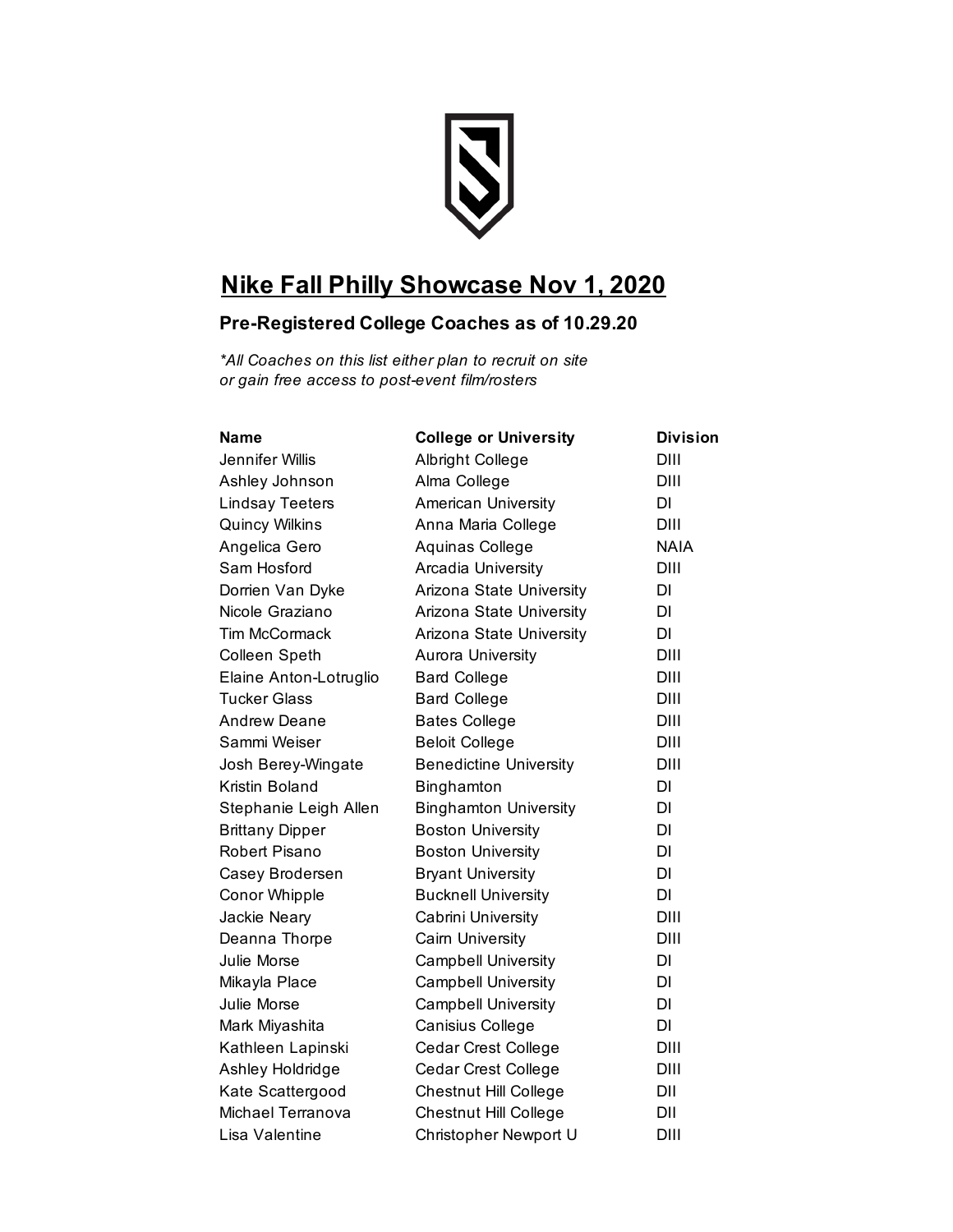| Marabeth Durden           | <b>Coker University</b>          | DII         |
|---------------------------|----------------------------------|-------------|
| Kelsey Howard             | Colby College                    | DIII        |
| Chris Cooper              | Colgate                          | DI          |
| <b>Taylor Lee Pennell</b> | Columbia University              | DI          |
| <b>Brian Welch</b>        | Concordia University Chicago     | DIII        |
| Russell Allen             | Concordia University Chicago     | DIII        |
| Margaret Corzel           | <b>Cornell University</b>        | DI          |
| Connor Buczek             | <b>Cornell University</b>        | DI          |
| Paolo Ciferri             | <b>Cornell University</b>        | DI          |
| Kelly Orr                 | Cortland                         | DIII        |
| Nikki Boltja              | Davidson College                 | DI          |
| Pamella Jenkins           | <b>Delaware State University</b> | DI          |
| <b>Brice Queener</b>      | Denver                           | DI          |
| Kelsea Donnelly           | <b>Drexel University</b>         | DI          |
| Nick Williams             | <b>Duke University</b>           | DI          |
| Xeni Barakos              | East Stroudsburg                 | DII         |
| Rachel Ward               | East Stroudsburg                 | DII         |
| <b>Elizabeth Gainer</b>   | <b>Eastern University</b>        | DIII        |
| Sabrina Boehlke           | <b>Edgewood College</b>          | DIII        |
| Laura Field               | Fairfield                        | DI          |
| Anne Murray               | <b>Fairfield University</b>      | DI          |
| Charles Giunta            | <b>Fairfield University</b>      | DI          |
| Kathryn Duca              | <b>Felician University</b>       | DII         |
| <b>Brendan Bonacum</b>    | <b>Felician University</b>       | DII         |
| Kara Reber                | Florida Southern College         | DII         |
| McKenzie Rafferty         | Florida Tech                     | DII         |
| Ashley Travis             | Fort Lewis College               | DII         |
| <b>Brooke Sabol</b>       | Franklin & Marshall              | DIII        |
| Erin fitzgerald           | Furman                           | DI          |
| Leigh Anne Flounlacker    | Gardner-Webb University          | DI          |
| Grace Sisserson           | Gardner-Webb University          | DI          |
| Leigh Anne Olson          | Gardner-Webb University          | DI          |
| Michael Phipps            | Georgetown                       | DI          |
| Kelyn Freedman            | Georgetown University            | DI          |
| Amy Rizzo                 | Georgian Court University        | DII         |
| Carol Cantele             | Gettysburg College               | DIII        |
| Lily Jones                | Gordon College                   | DIII        |
| Devon Wills               | Harvard                          | DI          |
| Katie Zichelli            | <b>Haverford College</b>         | DIII        |
| <b>Brooke Fritz</b>       | <b>Haverford College</b>         | DIII        |
| <b>Becky Smith</b>        | <b>Heidelberg University</b>     | <b>DIII</b> |
| Alexis DiGiovanni         | Indiana Tech                     | <b>NAIA</b> |
| Lauren Kahn               | Iona College                     | DI          |
| Chris Perzinski           | Jacksonville University          | DI          |
| Tyler Granelli            | Jacksonville University          | DI          |
| John Patrick Galloway     | Jacksonville University          | DI          |
| Kateri Linville           | James Madison University         | DI          |
| Haley Warden              | James Madison University         | DI          |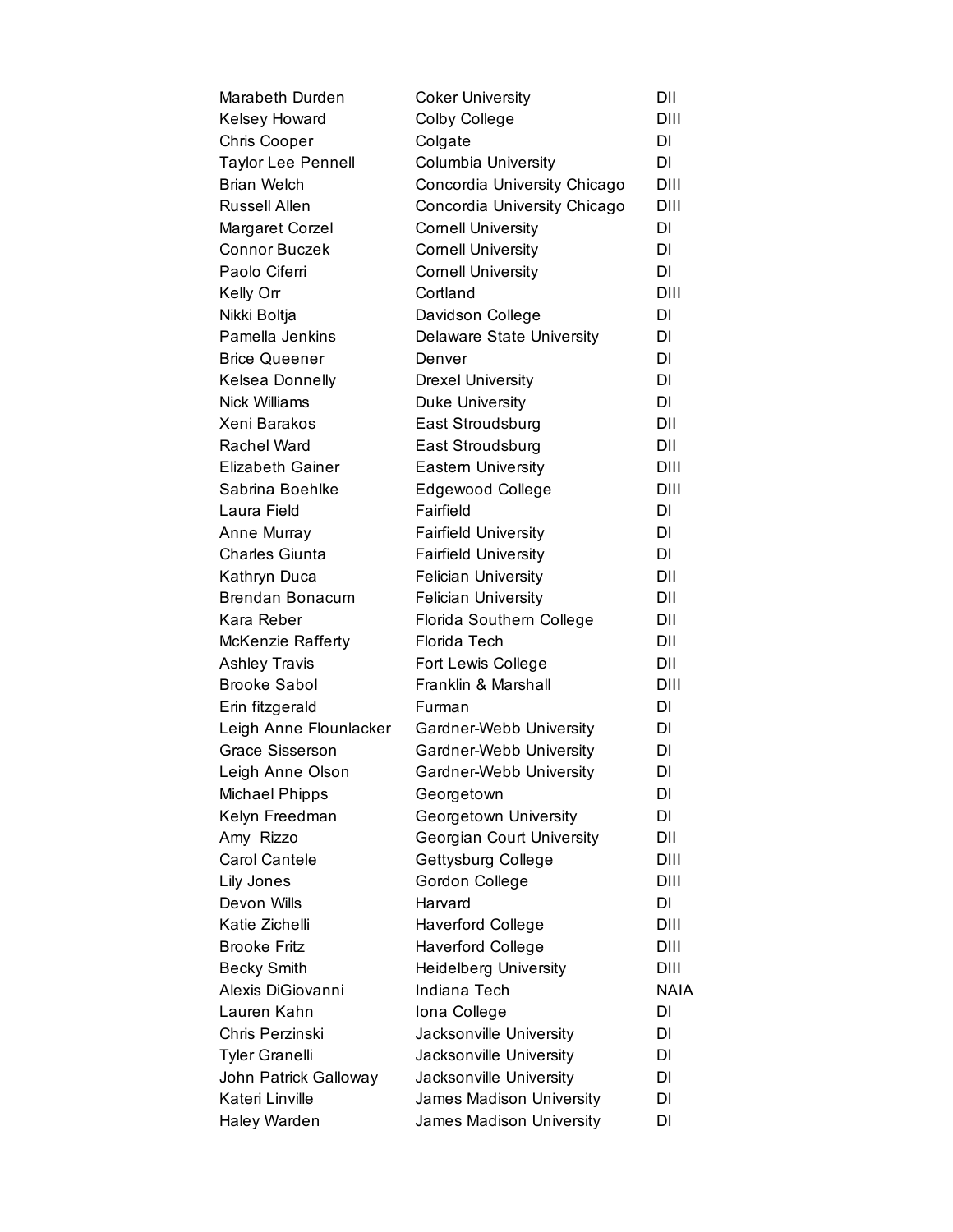| Naomi Radio            | Juniata College              | DIII           |
|------------------------|------------------------------|----------------|
| Andy Orlowski          | King's College               | DIII           |
| Katie Lasater          | Kutztown University          | DII            |
| Lisa Evans             | La Roche University          | DIII           |
| Katie Rhodes           | La Salle University          | DI             |
| Nikki Prestiano        | Lafayette College            | DI             |
| <b>Emily Considine</b> | Lafayette College            | DI             |
| Meaghan Smith          | Lake Erie College            | DII            |
| Maggie Zentgraf        | Lake Forest College          | DIII           |
| <b>Phil Dodson</b>     | Lake Forest College          | DIII           |
| <b>Bradley Dunn</b>    | Lees-McRae College           | D <sub>2</sub> |
| Nina Dunay             | Liberty                      | DI             |
| Jeremy Frosch          | Lindenwood                   | DII            |
| Jimmy Lange            | <b>Lindenwood University</b> | DII            |
| Elaine Jones           | Longwood University          | DI             |
| Brian Kingsbury        | Lynn University              | DII            |
| <b>Steve Peed</b>      | Maine Maritime Academy       | DIII           |
| Jenna Dingler          | Manhattan College            | DI             |
| John Odierna           | Manhattan college            | DI             |
| Caitlin Fifield        | Marquette                    | DI             |
| Meredith Black         | <b>Marquette University</b>  | DI             |
| <b>Scott Stark</b>     | Maryville University         | DII            |
| Kerrie Brown           | Marywood University          | DIII           |
| Kristin Ramey          | McDaniel College             | <b>DIII</b>    |
| McKenna Polak          | <b>McDaniel College</b>      | DIII           |
| Samantha Eustace       | <b>Mercer University</b>     | DI             |
| Nicole Clauter         | Millersville University      | DII            |
| Cindy Wilson           | Millersville University      | DII            |
| Tyler Wollenburg       | Missouri Valley College      | <b>NAIA</b>    |
| Devyne Doran           | Mitchell College             | DIII           |
| Chris Klaiber          | Monmouth College             | DIII           |
| Kristen Nicholson      | Moravian                     | DIII           |
| <b>Emily Fisher</b>    | Mount Union                  | DIII           |
| Kelly Devlin           | Navy                         | DI             |
| <b>Traci Lian</b>      | Nazareth College             | DIII           |
| <b>Troy Haefele</b>    | Nazareth College             | DIII           |
| <b>Nick Cotter</b>     | Newberry College             | DII            |
| <b>Wendy Stone</b>     | Niagara University           | DI             |
| <b>Heather Holt</b>    | Old Dominion University      | DI             |
| Alexis Venechanos      | <b>Otterbein University</b>  | DIII           |
| Michael Abbott         | Penn                         | DI             |
| Michael Molster        | Penn State                   | DI             |
| Bianca Rojas           | <b>Point University</b>      | <b>NAIA</b>    |
| Kayte Mills            | <b>Post University</b>       | DII            |
| KerriAnn Barlage       | Presbyterian College         | DI             |
| <b>Chris Sailer</b>    | Princeton                    | DI             |
| MK Geratowski          | Randolph-Macon College       | DIII           |
| <b>Bill Pilat</b>      | Roanoke                      | DIII           |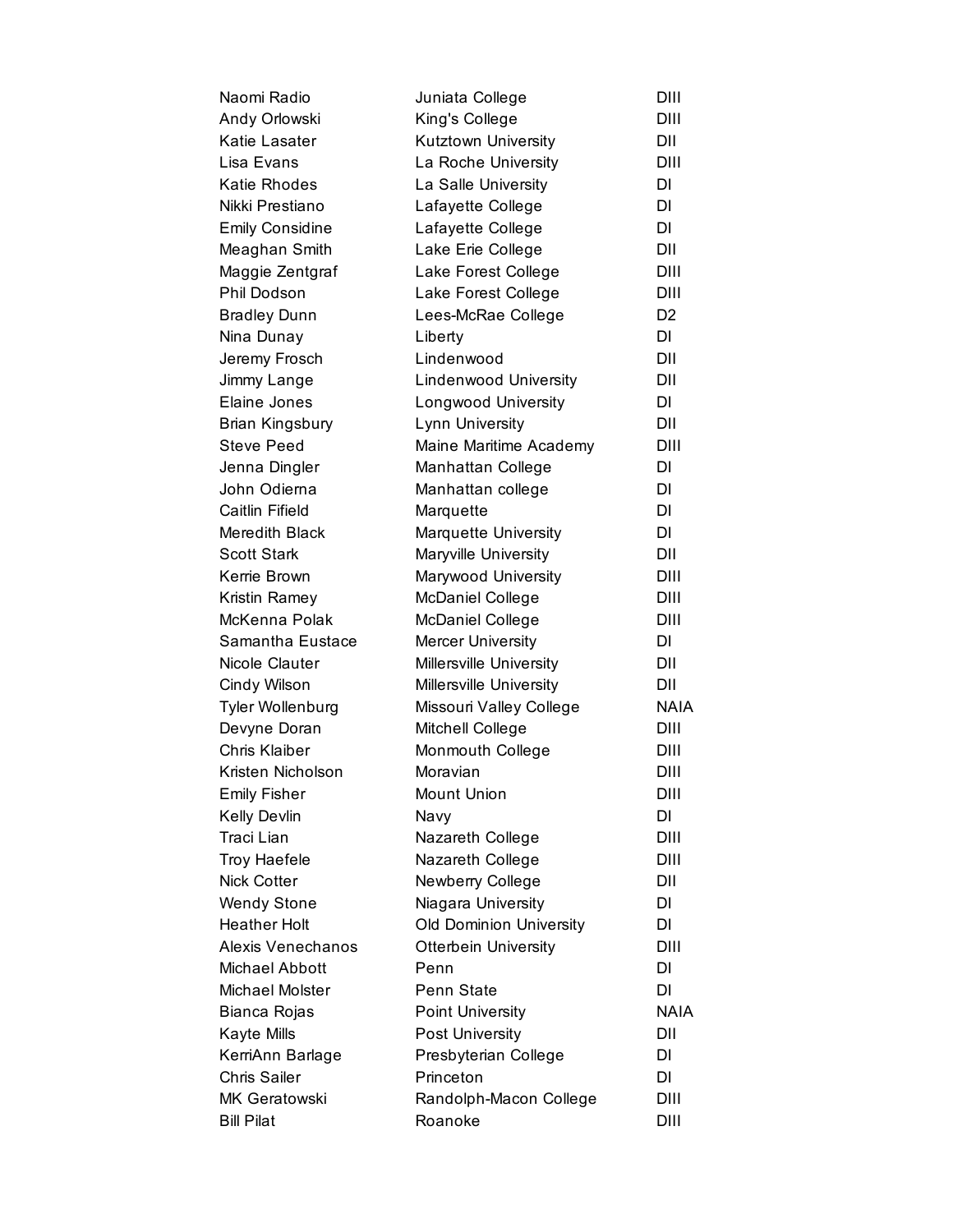| Chelsea Rosiek         | <b>Robert Morris University</b>   | DI          |
|------------------------|-----------------------------------|-------------|
| Dennis Short           | Rollins College                   | DII         |
| Ernie Shapiro          | <b>Rosemont College</b>           | DIII        |
| Ana White              | <b>Rutgers University</b>         | <b>DI</b>   |
| <b>Allyson Heavens</b> | <b>Rutgers University</b>         | DI.         |
| Jim Nestor             | Salisbury university              | DIII        |
| <b>Taylor Gait</b>     | San Diego State University        | DI.         |
| <b>Emma Simmers</b>    | Seton Hill University             | DII         |
| Nicole Meehan          | <b>Shippensburg University</b>    | DII         |
| <b>Tara Prosak</b>     | Siena College                     | DI          |
| <b>Derrick Eccles</b>  | Siena College                     | DI          |
| Andi Lipson            | Smith College                     | DIII        |
| <b>Bryan Habick</b>    | <b>St Andrews University</b>      | <b>NAIA</b> |
| <b>Daniel Paccione</b> | St. John's University             | DI          |
| <b>Emily Bitka</b>     | Stevens Institute of Technology   | <b>DIII</b> |
| Cristina maurizi       | Stockton university               | DIII        |
| Caili Guilday          | The University of Tampa           | DII         |
| Kelly Gallagher        | The University of Tampa           | DII         |
| Erica Brown            | <b>Tiffin University</b>          | DII         |
| <b>Steve Grossi</b>    | <b>Towson University</b>          | DI          |
| Logan Otto             | Transylvania University           | DIII        |
| <b>Hedy Veith</b>      | <b>Tufts University</b>           | <b>DIII</b> |
| Melissa Rausch         | <b>UCCS</b>                       | DII         |
| Jana Drummond          | <b>UMass Amherst</b>              | DI          |
| Lisa Miller            | <b>UMass Lowell</b>               | <b>DI</b>   |
| Forrest C Stillwell    | <b>UMass Lowell</b>               | DI          |
| <b>Brooke Eubanks</b>  | University of California Berkeley | DI          |
| Ashley Johnson         | University of California- Davis   | DI          |
| <b>Caitlin Prince</b>  | University of Cincinnati          | <b>DI</b>   |
| Shannon Witzel         | University of Cincinnati          | DI          |
| <b>Caitlin Prince</b>  | University of Cincinnati          | <b>DI</b>   |
| Kaitlin Cochran        | University of Dallas              | DIII        |
| Joseph Manna           | University of Detroit Mercy       | DI          |
| Amanda Oleary          | University of Florida             | DI          |
| Renee Poullott         | University of Louisville          | DI          |
| Maddie Taghon          | University of Mary Washington     | DIII        |
| Nicole Troost          | University of Pennsylvania        | DI          |
| Karin Brower Corbett   | University of Pennsylvania        | <b>DI</b>   |
| Kerri Whitaker         | University of Pennsylvania        | DI          |
| Jessica Drummond       | University of Vermont             | <b>DI</b>   |
| Dave Page              | UPenn                             | DI          |
| <b>Rachel Smith</b>    | Ursinus College                   | DIII        |
| Gary Mercadante        | Ursinus College                   | DIII        |
| <b>Robert Bray</b>     | Vanderbilt University             | DI          |
| Kate Goldstein         | Villanova University              | DI          |
| Gregg Gebhard          | Virginia Tech                     | DI          |
| <b>Matt Shields</b>    | <b>Walsh University</b>           | DII         |
| Kate Fowler            | <b>Washington College</b>         | DIII        |
|                        |                                   |             |